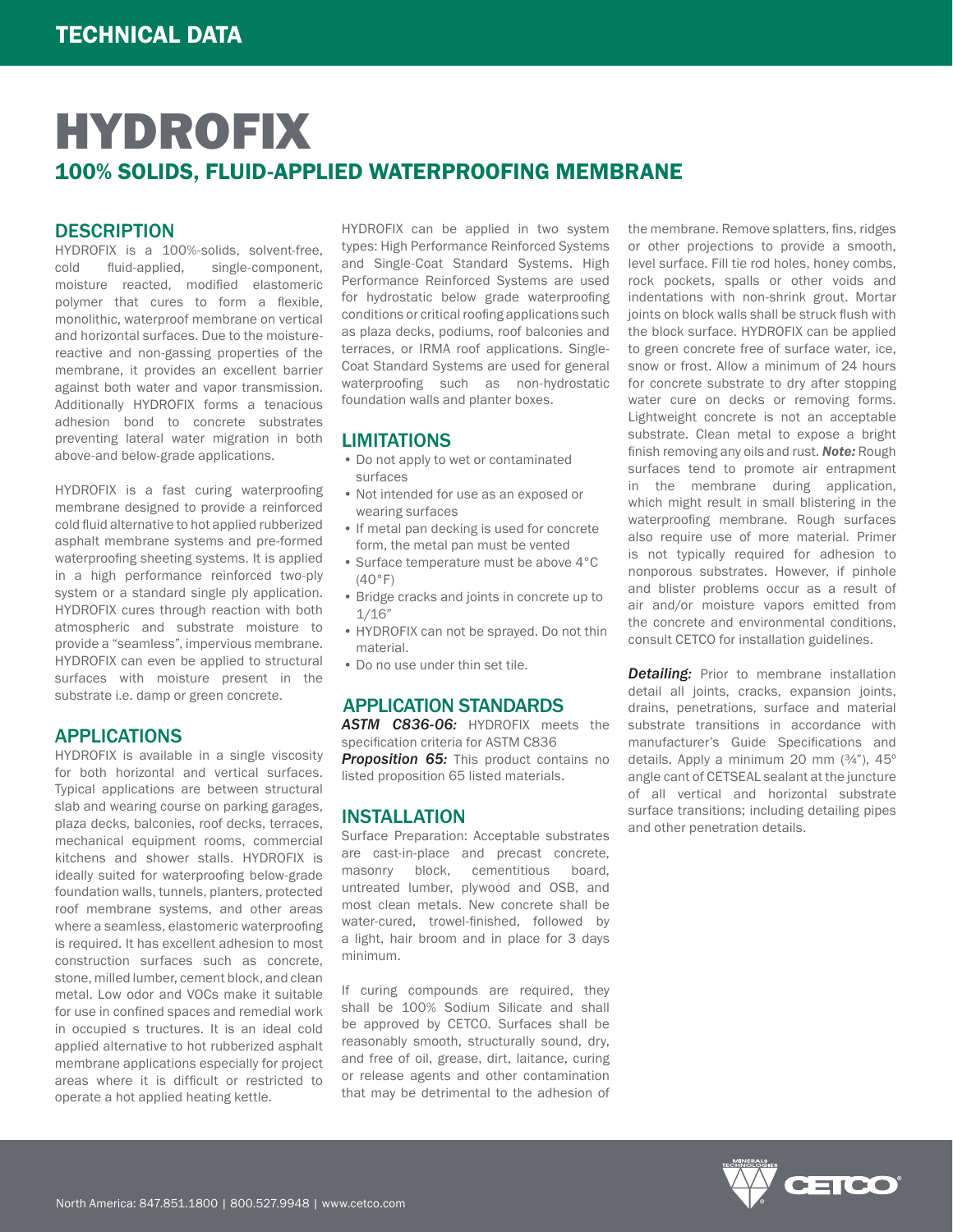Apply a strip coat of HYDROFIX over sealant cants extending onto the horizontal deck 150 mm (6") and up the vertical perimeter walls a minimum 200 mm (8") or to the height specified in the project drawings for termination to tie into flashings or adjacent building envelope material. Apply a minimum 100 mm (4") wide strip coat of HYDROFIX membrane over all concrete joints and cracks less than 3.2 mm (1/16"). All strip coat detailing shall be a minimum of 1.1 mm (45 mils) thick and allowed to cure a minimum 4 hours prior to membrane installation.

#### MEMBRANE INSTALLATION

HYDROFIX is a one-component, ready-touse material that requires no mixing. For ease of application, condition materials at room temperature prior to application. Apply material with a trowel, roller or long-handle notched squeegee. Squeegee applications are preferred for horizontal decks. Typically HYDROFIX is tack free in 60 minutes and cures to a waterproof seal in 6 to 24 hours in standard temperature and humidity. Environmental conditions and thickness of application will affect actual cure time.

HYDROFIX can be applied in two system types: Standard Systems and High Performance Reinforced Systems. High Performance reinforced systems consist of two application coats of HYDROFIX reinforced with STRATABOND 100 polyester fabric. High Performance Reinforced Systems are used for hydrostatic below grade waterproofing or critical roofing applications such as plaza decks, podiums, roof balconies and terraces, or IRMA roof applications. Standard Systems consist of a single application coat of HYDROFIX and are used for general waterproofing such as non-hydrostatic foundation walls and planter boxes. Greenroofs, plaza decks with concrete topping slabs, and cast-in-place concrete on vented metal pan decks require high performance reinforced systems.

#### *Horizontal Applications:*

*Standard 60-MIL System: Apply HYDROFIX* at 2.4 sq m per liter (26 square feet per gallon) or as required to obtain a 1.5 mm (60-mil) dry film thickness to the entire area to receive waterproofing; including over all detail coats. Use a roller, notched squeegee, or flat squeegee with guide pins to achieve a uniform thickness. Backroll the entire area and allow to cure. Apply membrane up the perimeter walls minimum 200 mm (8") or to the height specified in the project drawings for termination to tie into flashings or adjacent building envelope material.

*High Performance 110-MIL Reinforced*  **Deck System:** Apply base coat of HYDROFIX at 2.7 sq m per liter (29 square feet per gallon) or as required to obtain a uniform 1.4 mm (55-mil) thickness to the entire area to receive waterproofing; including over all detail coats. Use a roller, notched squeegee, or flat squeegee with guide pins to achieve a uniform thickness. Immediately install STRATABOND 100 polyester reinforcing fabric into the entire surface of uncured HYDROFIX ensuring full contact. Cut STRATABOND 100 fabric to end 25 mm (1") from all membrane termination edges and around penetrations. Install STRATABOND 100 carefully to avoid wrinkles with fabric edges overlapped minimum 6 mm (¼"). In the event of wrinkles or fishmouths, cut the fabric and overlap the excess to avoid trapped air. Apply membrane up the perimeter walls minimum 200 mm (8") or to the height specified in the project drawings for termination to tie into flashings or adjacent building envelope material. Allow base layer membrane coat to set to a firm consistency, then apply an additional coat of HYDROFIX at 1.7 sq m per liter (29 sq. ft. per gallon) or as required to obtain a uniform 1.4 mm (55-mil) dry film thickness. Top membrane coat shall extend past the edge of the fabric to completely encapsulate it. Total reinforced system dry film thickness is 2.8mm (110 mils). Install RAP-200 protection course over HYDROFIX after allowing HYDROFIX to fully cure. RAP-200 can be installed loose laid over HYDROFIX or spot adhered with CETSEAL installed over fully cured HYDROFIX. Overlap protection course edges minimum 50 mm (2") and seal edges with back roll of HYDROFIX or Seamtape.

#### *Vertical Applications:*

*Standard 60-MIL Wall System:* Using a roller or trowel, apply HYDROFIX in two coats at a rate of 4.9 sq m per liter (53 square feet per gallon) per coat or as required to obtain uniform 0.75 mm (30 mils) per coat for a final dry film thickness of 1.5 mm (60 mils). Apply membrane up the walls to the height specified in the project drawings for termination and to tie into flashings or adjacent building envelope material. Wait minimum 4 hours between each coat.

*High Performance 110-MIL Reinforced Wall System:* Using a roller or trowel, apply base coat of HYDROFIX at a rate of 2.7 sq m per liter (29 square feet per gallon) per coat or as required to obtain uniform 1.4 mm (55 mils) dry film thickness. Immediately install STRATABOND 100 polyester reinforcing fabric into the entire surface of uncured HYDROFIX ensuring full contact. Cut STRATABOND 100 fabric to end  $25$  mm  $(1")$  from all membrane termination edges and around penetrations. Install STRATABOND 100 carefully to avoid wrinkles with fabric edges overlapped minimum 6 mm  $(44)$ . In the event of wrinkles or fishmouths, cut the fabric and overlap the excess to avoid trapped air. Allow base layer membrane coat to cure a minimum 4 hours to a firm consistency, then apply an additional coat of HYDROFIX at 2.7 sq m per liter (29 sq. ft. per gallon) or as required to obtain a uniform 1.4 mm (55-mil) dry film thickness. Top membrane coat shall extend past the edge of the fabric to completely encapsulate it. Total reinforced system dry film thickness is 2.8 mm (110 mils). Apply membrane up the walls to the height specified in the project drawings for termination and to tie into flashings or adjacent building envelope material.

**Note:** All fluid applied product application rates herein are based on theoretical coverage relative to the percentage of solids in the material. These are minimum application rates to achieve the required dry film thickness for the system and do not account for substrate condition or application technique. Thereby, a thicker application of the product may be necessary then noted herein to achieve the required dry film thickness for the system.

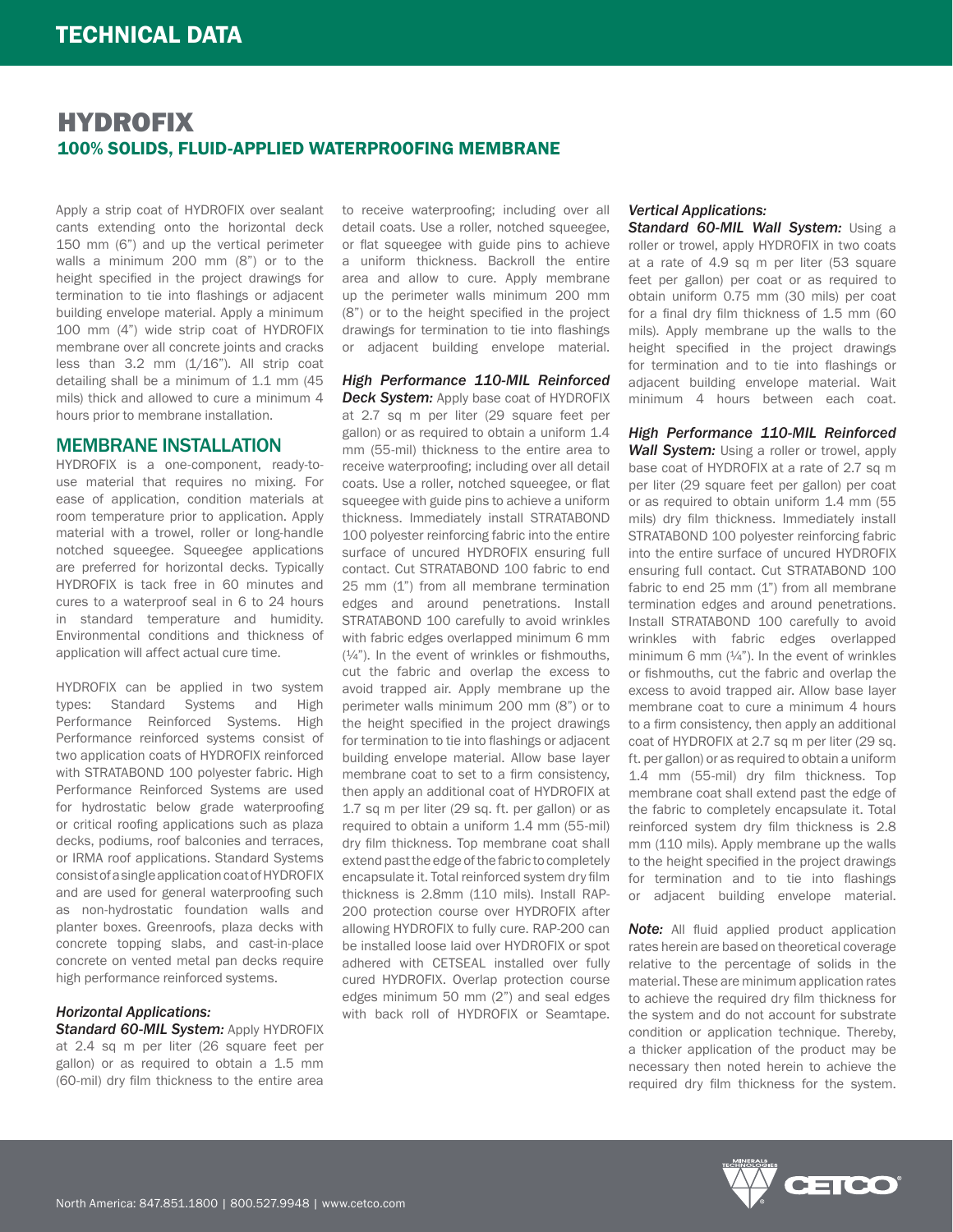Topping Material Placement: Both horizontal and vertical areas should be adequately protected from puncture from further construction activity or backfilling. Backfill or topping material placement operations should not proceed until membrane has cured a minimum 24 hours at 70°F (21°C) or 48 hours in colder conditions.

Clean Up: Before material cures, clean adjacent areas to remove stains or spills and clean tools with toluene or xylene. Do not wash off skin with solvents; use waterless hand cleaner for skin. CAUTION: Xylene and toluene are combustible and flammable solvents.

Observe all regulations with regards to working with flammable materials. Workmen must wear appropriate protective clothing, eye and skin protection and NIOSH-approved breathing apparatus (organic cartridge recommended).

#### PACKAGING

18.9 liter (5-gallon) pails

### SHELF LIFE

Store in original unopened containers in a cool, dry area at temperatures below 26°C (80°F) for a 12 month shelf life. Protect unopened containers from heat and direct sunlight. Storing at elevated temperatures will reduce shelf life.

#### WARNING AND HAZARDS

Combustible liquid and vapor. Keep away from heat and flame. Do not heat container or store at temperatures greater than 38°C (100°F). Do not thin. Use only with adequate ventilation. Avoid contact with the eyes or skin, especially open breaks in the skin. In the event of skin contact, remove immediately and wash with warm soapy water. MAY BE HARMFUL IF SWALLOWED! If swallowed, do not induce vomiting. CALL PHYSICIAN IMMEDIATELY! Use protective measures to avoid contact with eyes and skin. In case of eye contact, open eyelids wide and flush immediately with plenty of water for at least 15 minutes. GET MEDICAL ATTENTION! KEEP OUT OF REACH OF CHILDREN. Refer to MSDS for important warnings and product information.

#### LIMITED WARRANTY

CETCO warrants this product to be free of defects in workmanship and materials only at the time of shipment from our factory. If any CETCO materials prove to contain manufacturing defects that substantially affect their performance, CETCO will, at its option, replace the materials or refund its purchase price.

This limited warranty is the only warranty extended by CETCO with respect to its materials. There are no other warranties, including the implied warranties of merchantability and fitness for a particular purpose. CETCO specifically disclaims liability for any incidental, consequential or other damages, including, but not limited to, loss of profits or damages to a structure or its contents, arising under any theory of law whatsoever. The dollar value of CETCO's liability and buyer's remedy under this limited warranty shall not exceed the purchase price of the CETCO material in question.